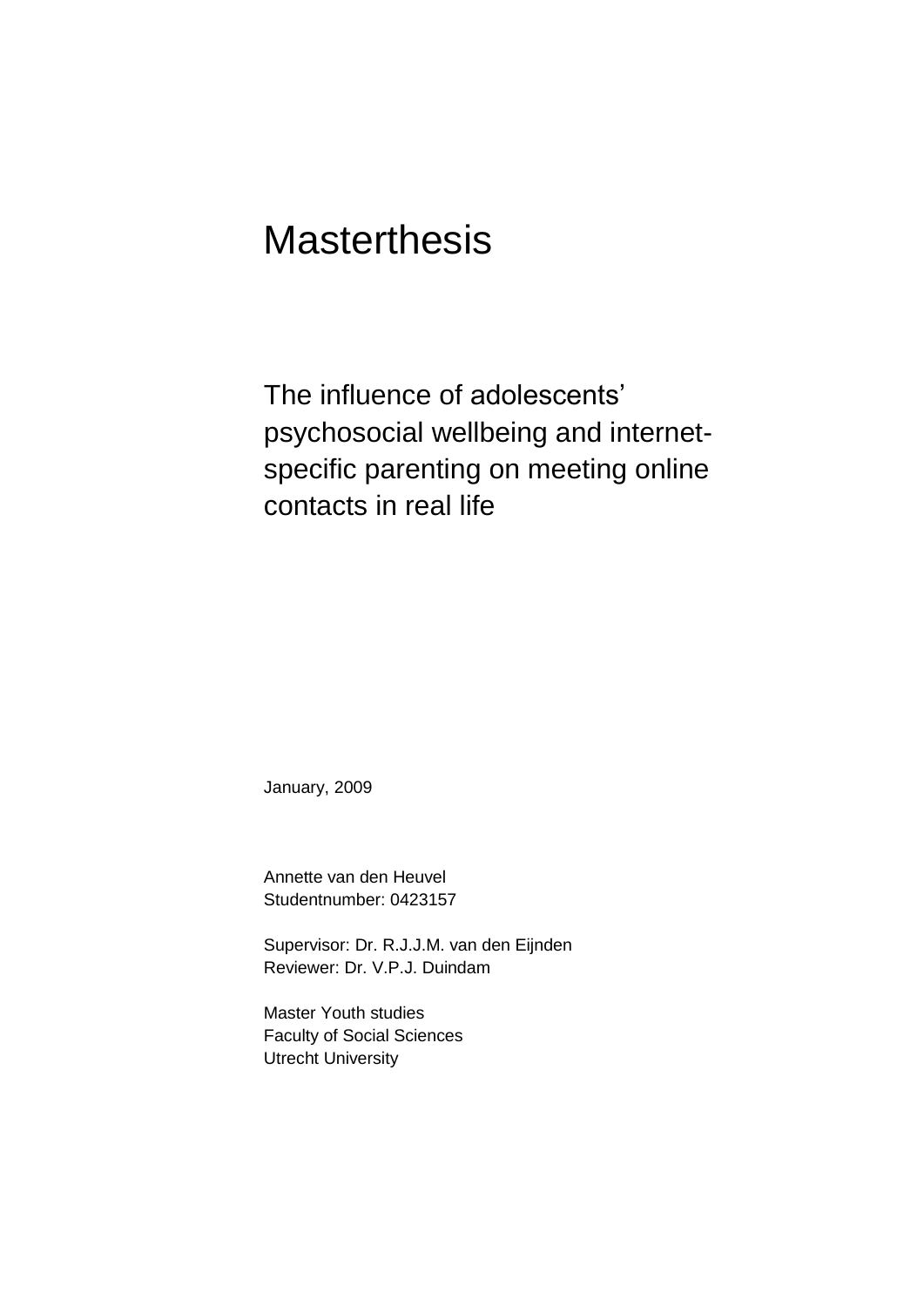# **The influence of adolescents' psychosocial wellbeing and internetspecific parenting on meeting online contacts in real life**

# **Abstract**

The main purpose of this longitudinal study was to investigate the relationship between adolescents" psychosocial wellbeing and internet-specific parenting on meeting online contacts IRL. Information was collected amongst adolescents who participated in the Monitor Internet and Youth of the Addiction Research Institute (IVO, The Netherlands): 5237 adolescents in 2007, 5403 adolescents in 2008 and 2416 adolescents participated in both surveys. Both cross-sectional and longitudinal analyses were performed. The results show that low self-esteem and low feelings of loneliness predict a larger chance to meet online contacts IRL a year later. For depression and social anxiety only cross-sectional relations were found, indicating that depressed feelings are related to a larger chance to meet online contacts IRL, but that this is no causal relationship. In addition, negative longitudinal relations were found between parental rules about the content of internet use, parental monitoring and the quality of communication about internet use on meeting online contacts IRL a year later. Cross-sectionally, positive relations were found between the parental rules about the duration of internet use and the frequency of the communication about internet use. Overall, when parents want to prevent their children from meeting online contacts IRL, it would be wise to impose strict rules about the content of their children's internet use, to monitor their internet use and to have high quality communication about it.

# **Introduction**

Research shows that 99% of the Dutch youth had internet access at home in 2008. On average, they spent 8.2 hours a week communicating through instant messenger (Van Rooij et al., 2008). Adolescents thus have the opportunity to make new friends through instant messenger functions, chatrooms and network websites. When adolescents communicate with someone they have met online, there is a chance that they want to meet this person face to face someday.

In the past years, many media reports appeared on this topic. Like a bulletin in the Dutch papers in November 2007: "Man beaten for hours after internet date" (ANP, 2007). Another incident happened to a fifty year old man from Kampen. He was stabbed to death by a 28 year old woman he had met online (Novum, 2007). In July 2007, a Dutch news website reported that almost half of the pregnant teenagers in Shanghai had met their partner through the internet, but most of these partners disappeared after they heard about this pregnancy (Verhagen, 2007). These kinds of reports in the media suggest that meeting someone in real life (IRL) that one only knows from online contacts could be dangerous. However, reports on adolescents for whom a meeting with online contacts IRL was a nice experience do not make the news. This might possibly give the false impression that meeting someone you only know online is dangerous.

Research from Wolak, Mitchell and Finkelhor (2002) though, shows that there are differences in the type of contacts between adolescents who actually date someone they know through the internet and adolescents who do not. For instance when adolescents date someone, most of the time there is contact over the phone in addition to online contact before the actual meeting takes place, the person is often introduced by a close friend or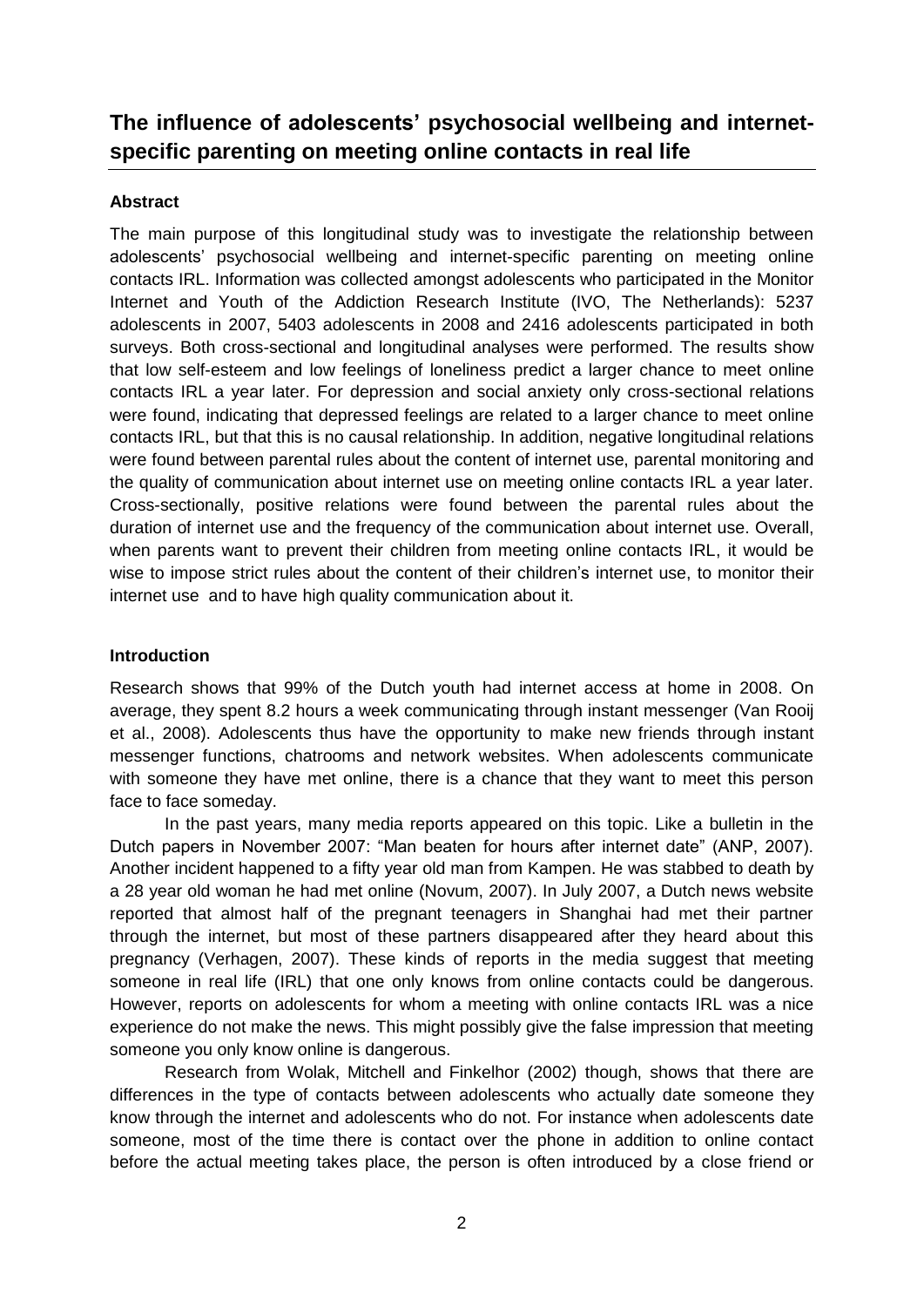relative and the one with whom the date is arranged most of the time lives within one hour travel-distance (Wolak, Mitchel & Finkelhor, 2002).

With regard to this topic, it is important to know how many and which adolescents actually have such meetings IRL, how many parents are aware of it and how often it happens that the person one meets has been lying about his or her identity. Another question that arises is whether the adolescents" psychosocial wellbeing is related to meeting online contacts IRL: whether adolescents who meet strangers are lonely or, on the contrary, have many friends in daily life. Additionally, self-esteem could be a necessary characteristic to date with a stranger. On the other hand, it could be something insecure adolescents, who want to meet new friends, tend to do. Also other factors like parents' behavior regarding their children"s internet use could influence the decision to date a stranger. If this is true, internetspecific parenting could be an instrument to prevent children from meeting strangers. The main question of this study is therefore: To what extent do adolescents" psychosocial wellbeing and their parents' internet-specific parenting influence the chance of meeting online contacts IRL? Furthermore, aspects of internet-specific parenting could moderate the relation between psychosocial wellbeing and meeting online contacts IRL. For instance, it could be that lonely adolescents would want to arrange meetings with strangers, but that they will not be able to do so because parents restrict and monitor their internet use.

There are no known theories or findings available from previous research about the relationship between psychosocial wellbeing or internet-specific parenting and adolescents" tendency to meet online contacts IRL. However, based on findings for related topics, several hypotheses for the current study can be formulated.

#### *Psychosocial wellbeing*

The social compensation hypothesis (McKenna & Bargh, 1998; Subrahmanyam & Lin, 2007) offers an interesting perspective for studying the influence of adolescents" psychosocial wellbeing on meeting online contacts IRL. This hypothesis states that adolescents who have few social resources available, for instance lonely, depressed, socially anxious and insecure adolescents, use online communication more often than others in order to compensate for a lack of social contacts IRL. Several studies support the social compensation hypothesis. The results of Gross, Juvonen and Gable (2002) show that loneliness influences who adolescents communicate with on the internet. In a cross-sectional study among 130 students aged 11 to 13 years they found that, in line with the social compensation hypothesis, lonely adolescents more often tend to communicate with complete strangers (Gross, Juvonen & Gable, 2002). The same relation could be expected for adolescents low in self-esteem: just like lonely adolescents, insecure adolescents could be expected to compensate for a lack in social relationships IRL by online communication. Additionally, research found that there exists a positive relation between self-esteem and friendship quality (Franco & Levitt, 1998; Thomas & Daubman, 2001). From this finding could be inferred that adolescents high in self-esteem are very well able to build close friendships IRL, which makes it unlikely that they need the internet in order to make friends.

In studies by Kraut et al. (1998) and Van den Eijnden and Vermulst (2006), no evidence has been found in support of the idea that depressed feelings influence the degree of online communication by adolescents. However, cross-sectional studies show that adolescents' online communication is negatively related to psychosocial wellbeing, because online communication displaces the time they spend with contacts IRL (Kraut et al., 1998; Nie & Hillygus, 2002; Valkenburg & Peter, 2007). In addition, longitudinal study shows that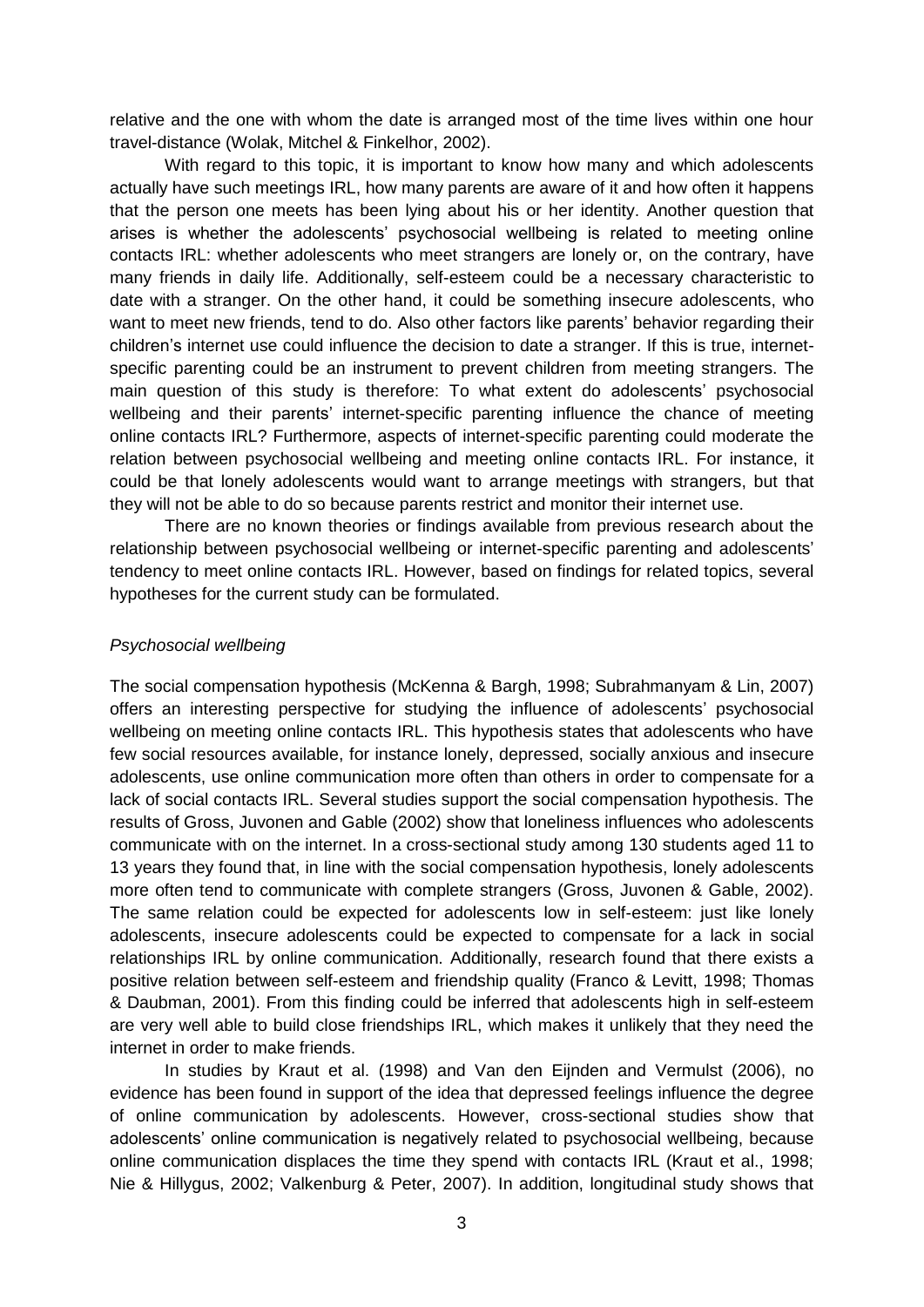adolescents who are more depressed have more online communication through the instant messenger (Knippels, 2009). Because these last findings are in line with the social compensation hypothesis, these are the most convincing. When it is assumed that adolescents who have more online communication, have a larger chance to meet online contacts IRL, the aforementioned leads to the following hypothesis: As adolescents experience more feelings of loneliness, depression or low self-esteem, they are more likely to meet online contacts IRL (hypothesis 1).

Social anxiety is characterized by fear of humiliation, embarrassment and negative evaluation by others. Therefore socially anxious people try to avoid social situations as much as possible (Kashdan & Herbert, 2001). According to the social compensation hypothesis, socially anxious adolescents can be expected to compensate this lack of social contact in daily life with online social contact. Mazalin and Moore (2004) indeed found a positive relationship between social anxiety and the time spent in chatrooms. In addition, socially anxious adolescents communicate through instant messenger mainly with persons they do not know at all or only vaguely know in daily life (Gross, Juvonen & Gable, 2002). Socially anxious adolescents more often develop close relationships through the internet, including online close friendships and online romantic relationships (McKenna & Bargh, 1998). The fact that socially anxious adolescents intensively use the possibility to get to know new people online and have online communication with them, is not sufficient reason to believe that they will actually meet the persons they have met online. Socially anxious people avoid social situations IRL, which makes it plausible that they will avoid meeting their online contacts face to face. The corresponding hypothesis is: Adolescents high in social anxiety are less likely to meet online contacts IRL (hypothesis 2).

# *Internet-specific parenting*

Restrictive internet-specific parenting is defined as parents imposing rules about the duration and the content of their children"s internet use and parents monitoring their children"s internet use. The study of Rosen, Cheever and Carrier (2008) among 266 adolescents using the profile website MySpace, shows that in case of a stricter internet-specific parenting, adolescents exhibit less risk behavior on the internet and in online communication. Meeting strangers is a form of risk behavior. Consequently, it is expected that more restrictive internet-specific parenting makes it less likely for adolescents to meet online contacts IRL. A longitudinal study among Dutch adolescents from 11 to 15 years old additionally demonstrates that adolescents who grow up with a stricter internet-specific parenting are less likely to use the internet excessively and to have less frequent online communication (Van den Eijnden et al., 2009). However, the empiricism is not conclusive regarding the influence of limitations in the duration of internet use. The cross-sectional data of Lee and Chae (2007) show that adolescents who are restricted in their time spent online, do not use the internet less frequently than other adolescents. Additionally, Van den Eijnden et al. (2009) found with both cross-sectional and longitudinal data, that more rules regarding the duration of the internet use is related to a higher chance to be an excessive internet user. Despite these inconclusive findings regarding limitations in the duration of internet use, it can be argued that adolescents who have fewer opportunities to communicate online probably have less online contacts and fewer opportunities to date their online contacts. Combined with the finding that adolescents exhibit less risk behavior through a stricter internet-specific parenting, this leads to the following hypothesis: Adolescents with a stricter parenting regime,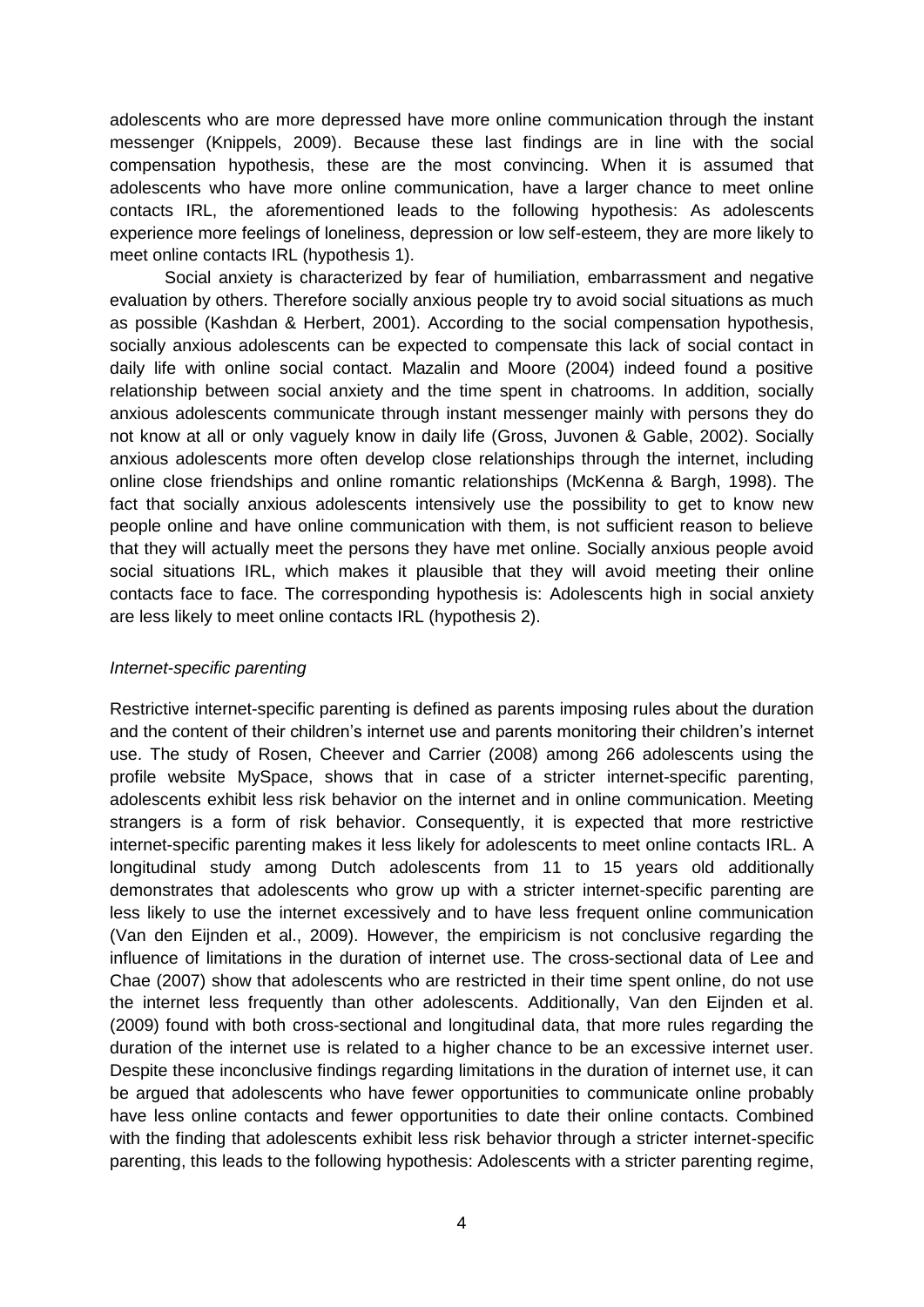which means stricter rules about de duration and the content of internet use and stricter monitoring of internet use, are less likely to meet online contacts IRL (hypothesis 3).

Besides restrictive internet-specific parenting, there also is social internet-specific parenting, namely the frequency of communication about internet use and the quality of this communication. Assumed that parents want to discourage their children to meet online contacts IRL, it is expected that more communication and a higher quality of communication about internet use have a protective effect, which means it is negatively related to meeting online contacts IRL (hypothesis 4).

Parenting regarding internet use may not only have a direct effect on meeting online contacts IRL, but it may also affect the relationship between the psychosocial wellbeing of adolescents and their tendency to meet online contacts IRL. It is expected that the need of adolescents with a more negative psychosocial wellbeing to meet their online contacts could be reduced or suppressed by a stricter internet-specific parenting. When parents limit the duration or the content of their children"s internet use, adolescents for instance cannot communicate online as long as they want to and have less opportunity to have online contacts, let alone meet them IRL. Another assumption is that parents, who know that their child wants to meet someone in person who he or she knows through the internet, will talk about this plan and will probably discourage it in case they have doubts about the safety. When this is discussed more frequently and thoroughgoing, the adolescent is less likely to actually meet online contacts IRL. The associated hypothesis is that internet-specific parenting moderates the relationship between psychosocial wellbeing and meeting someone in person who you have met online. More specifically, it is expected that more internetspecific parenting, both restrictive and social parenting, weakens the negative relationship between the psychosocial wellbeing and meeting online contacts IRL (hypothesis 5). The expected relations are shown in figure [1.](#page-4-0)

<span id="page-4-0"></span>*Figure 1: Model of the influence of psychosocial wellbeing and internet-specific parenting on meeting online contacts IRL*



# **Methods**

To answer the research question, the data of the Monitor Internet and Youth of the Addiction Research Institute (IVO, The Netherlands) are used. This monitor contains longitudinal data, collected on three different occasions, namely January 2006, January 2007 and March 2008. For the current study, the data from 2007 (T1) and 2008 (T2) were used.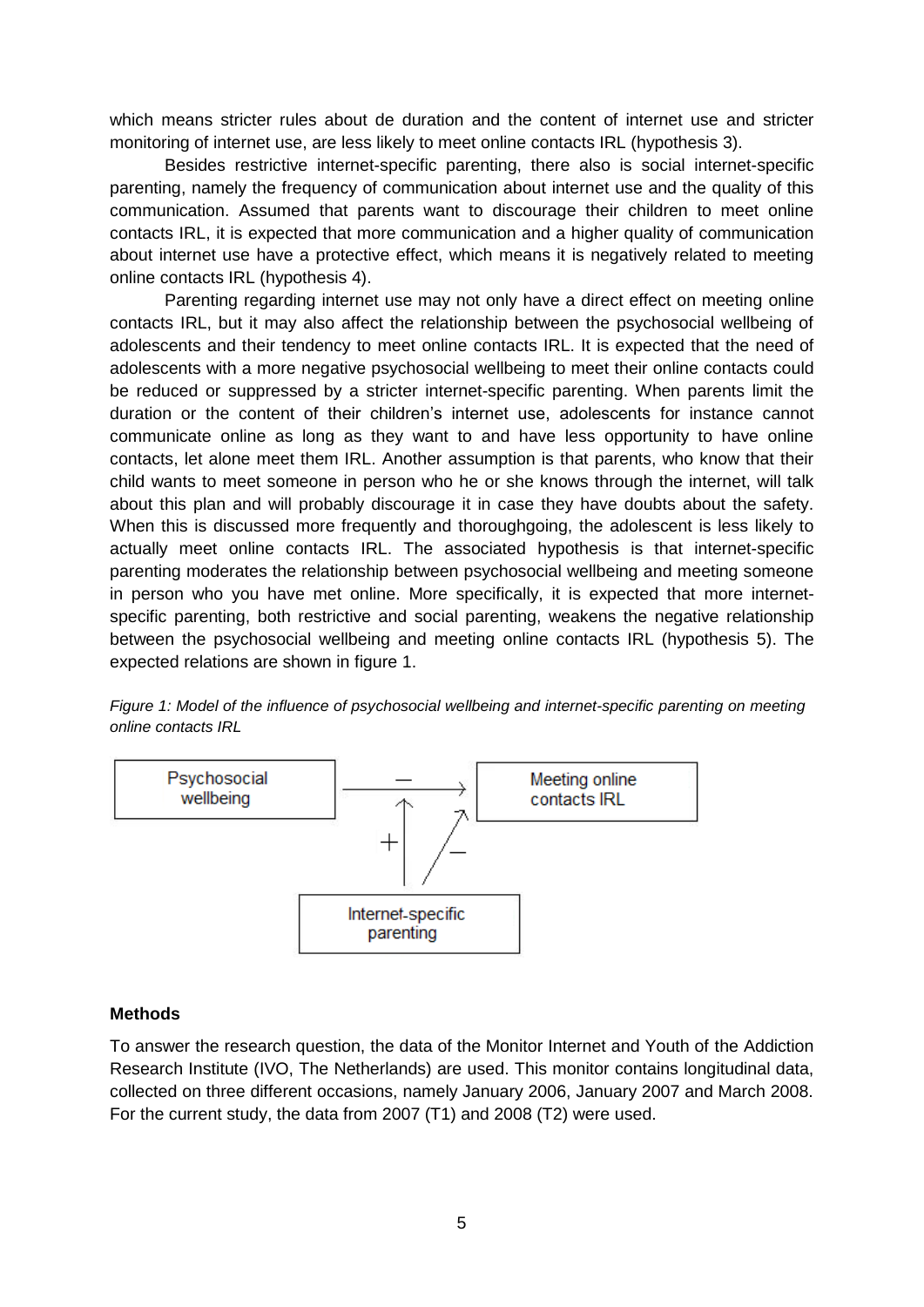# *Participants*

5237 adolescents between the ages of 10 and 18 years from the two highest classes of primary school and the first two classes of secondary school completed the questionnaires at T1. These adolescents came from 13 different primary schools and 9 secondary schools. 5403 adolescents of 12 different secondary schools participated in this study at T2. There were no participants from primary school on this occasion and some new entrants in the first class of secondary school joined the study. Some adolescents only participated in the study at T1, others only at T2 and others participated on both measurement occasions. This last category includes 2416 adolescents. A summary of the participants is shown in Table 1. All adolescents in the sample lived in the Netherlands during the study and 99% of them were between 10 and 17 years old in 2007. The selection of schools is based on representative data of the distribution of Dutch schools, region and the degree of urbanization.

# *Measures*

Meeting online contacts IRL is assessed through the question: "Have you ever met someone in person who you have met through the internet?". In order to perform analysis with a difference between adolescents who have and who have not met someone in person they have met online, the original answers (1: 'Never', 2 : '1 person', 3: '2 to 3 persons', 4: '4 to 5 persons', 5: 'More than 5 persons') were converted into 'Yes' or 'No'.

Loneliness was measured using the UCLA Loneliness Scale (Russell, Peplau & Curtona, 1980). Adolescents could indicate how they generally felt about five positive and five

|                              | 2007 (T1)       | 2008 (T2)       | 2007+2008 (T1+T2) |  |  |
|------------------------------|-----------------|-----------------|-------------------|--|--|
| <b>Number of adolescents</b> | 5237            | 5403            | 2416              |  |  |
| Average age                  | 14.1 $(SD=1.4)$ | $14.5$ (SD=1.2) | $14.8$ (SD=1.0)   |  |  |
| Gender (%)                   |                 |                 |                   |  |  |
| <b>Boys</b>                  | 50.8            | 48.9            | 49.5              |  |  |
| Girls                        | 49.2            | 51.1            | 50.6              |  |  |
| Educational level (%)        |                 |                 |                   |  |  |
| Primary school               | 16.7            | $\mathbf 0$     | $\mathbf 0$       |  |  |
| Freshmen                     | 22.6            | 36.3            | 32.0 / 14.9       |  |  |
| Vmbo <sup>1</sup>            | 25.4            | 26.7            | 23.0 / 27.7       |  |  |
| Havo <sup>1</sup>            | 16.4            | 17.1            | 17.3 / 26.7       |  |  |
| Vwo <sup>1</sup>             | 18.9            | 20.0            | 27.7 / 30.7       |  |  |
| Etnicity (%)                 |                 |                 |                   |  |  |
| <b>Natives</b>               | 74.8            | 76.9            | 74.2              |  |  |
| Immigrants                   | 25.2            | 23.1            | 25.8              |  |  |

*Table 1: Participants*

 $\overline{a}$ 

<sup>1</sup> In the Netherlands" secondary school there are three levels of education, which are vmbo (preparatory secondary vocational education), havo (higher general secondary education) and vwo (pre-university education).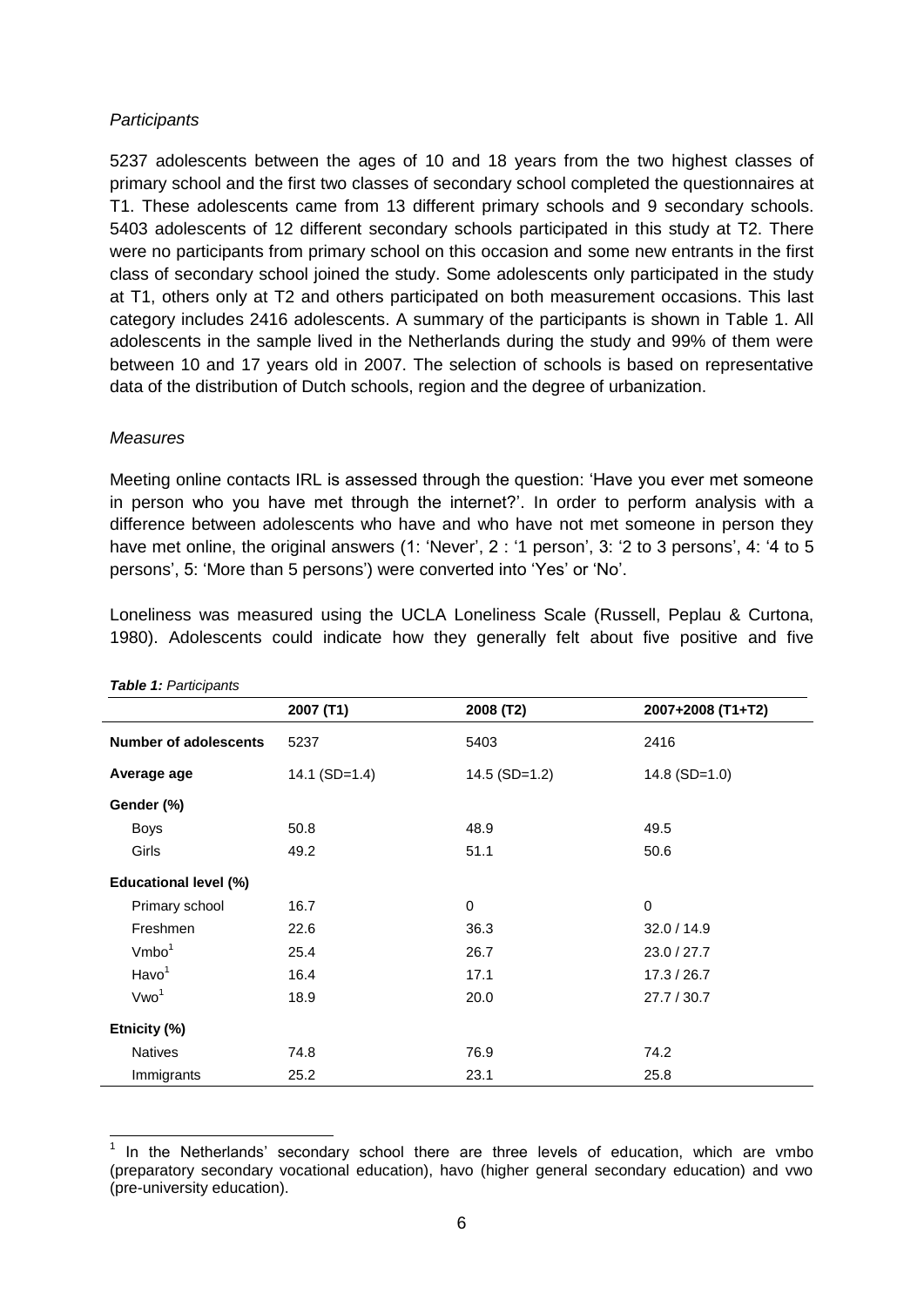negative experiences. Examples are "There are people I can talk to" and "I have no real friends". Answers were given on a 5-point scale ranging from 1 "Not true at all" to 5 "Very true". The scale of the five positively stated experiences has been reversed, thus a higher score means more loneliness. The scale showed Cronbach's alphas of 0.85 and 0.87 at T1 and T2.

Depression was measured using the Depressive Mood List (Kandel & Davies, 1986), containing six items. Adolescents could indicate how often they had a particular feeling in the last twelve months. An example of an item is "I felt too tired to do anything". Answers ranged from 1 "Never" to 5 "Always". The higher the score, the more depressed an adolescent feels. The scale showed Cronbach"s alphas of 0.81 and 0.82 at T1 and T2.

Self-esteem was measured using Rosenbergs Self-esteem Scale (Rosenberg, 1989) where adolescents could indicate how strong they agreed with five positive and five negative statements on a 4-point scale ranging from 1 "Does not fit me at all" to 5 "Fits me very well". Examples are "I have the feeling that I have some good characteristics" and "Sometimes I think I am no good at anything". Finally the scale for the negative statements was reversed, thus a higher score means more self-esteem. The Cronbach"s alphas for self-esteem at T1 and T2 are 0.85 and 0.87.

Social anxiety was measured using two subscales from the Social Anxiety Scale for Children-Revised (La Greca & Stone, 1993). The adolescents could tell how often they had each of ten experiences. An example is 'I find it hard to ask others to do something with me'. The scale showed Cronbach"s alphas of 0.86 and 0.88 at T1 and T2.

The variables for internet-specific parenting have been measured using five scales (Van den Eijnden et al., 2009). The strictness of the parents' rules regarding the duration of the internet use was assessed using two negative statements and four positive stated questions. Examples are "I am allowed to use the internet as often as I want" and "How often does it happen that your mother, father or caregiver says you may only use the internet until a particular time?'. Answers were given on a 5-point scale ranging from 1 'Not true at all' / "Never" to 5 "Very true" / "Very often". The scale of the statements was reversed, thus a higher score means that parents manage stricter rules for the duration of the internet use. The scale shows Cronbach"s alphas of 0.84 and 0.85 at T1 and T2.

The strictness of the rules regarding the content of the internet use was defined by a score on three statements. One of them is 'I may decide myself with whom I have contact through the internet". Answers were given on a 5-point scale ranging from 1 "Not true at all" to 5 "Very true". The scores were adjusted, so that a higher score means stricter rules. The Cronbach"s alphas for T1 and T2 are 0.82 and 0.83.

Monitoring of excessive internet use was measured by three positive and three negative statements on how parents react to the online behavior of their children. Examples are "If on a weekend day I would use the internet all day, my parents would let me go my way" and "If I would use the internet all day on the weekend, my parents would tell me off". Answers were given on a 5-point scale ranging from 1 "Certainly not" to 5 "Certainly". The scores of the negative statements are reversed, thus a higher score means more monitoring. The Cronbach"s alpha for T1 as well as for T2 is 0.88.

The frequency of the communication about internet use between adolescents and their parents was assessed by three questions. A question is "Do you ever talk to your parents about who you have contact with on the internet?". Answers were given on a 5-point scale ranging from 1 'Never' to 5 'Very often'. A higher score means a higher frequency of communication. At T1 the Cronbach"s alpha is 0.77 and at T2 0.78.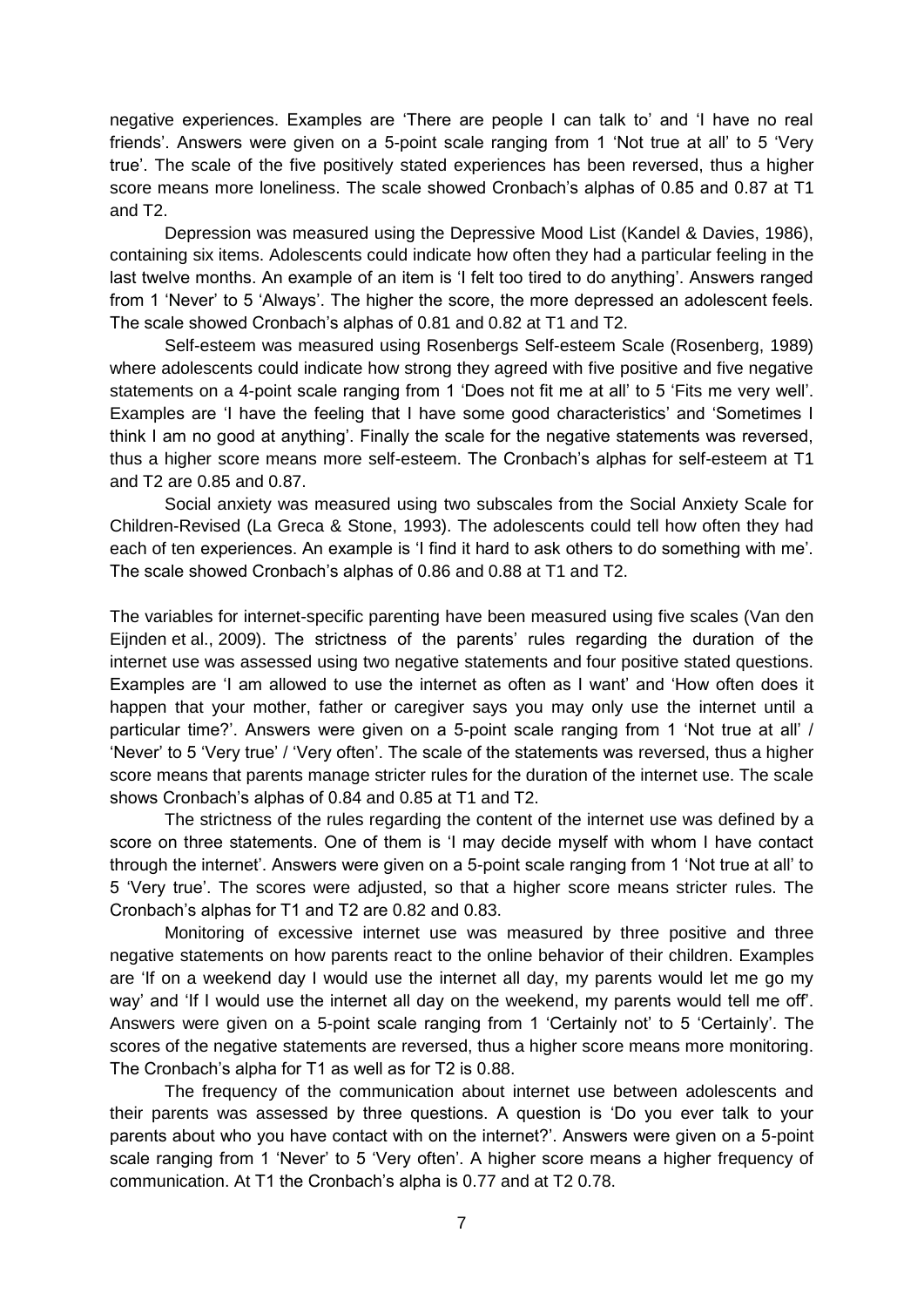The quality of communication about internet use between parents and adolescents has been measured with 5-point scores ranging from 1 'Not at all' to 5 'Very much' on three statements like "When I talk to my parents about using internet or instant messenger, I feel comfortable". The higher the score, the higher the quality of communication. The scale showed Cronbach"s alphas of 0.86 and 0.88 at T1 and T2.

Demographic variables, which are expected to be confounders, are included in the analysis. These are gender, age, level of education and ethnicity. Since meeting strangers at T1 is highly correlated with meeting strangers at T2 (Pearson correlation =  $0.408$ ,  $p < 0.001$ ), there is controlled for meeting strangers at T1 in the longitudinal analysis.

## *Procedure*

To answer the descriptive question, about how many and which adolescents have meetings with online contacts IRL, how many parents are aware of this and how often it happens that that the person is lying about his or her identity, a crosstab was made of the variables gender, age, level of education, ethnicity, whether parents knew about the meeting and whether the stranger the adolescents met IRL lied about his or her identity on one side and meeting someone in person you have met online on the other side. It was examined whether the differences in the scores on the variables between adolescents who do and do not meet online contacts IRL are significant using a chi-square test.

For an answer on the second and third partial question, about the relation between psychosocial wellbeing and internet-specific parenting with meeting online contacts IRL, logistic regression analyses were performed. For the data at T1 three models were composed: firstly a model with only the control variables, secondly a model with both the control variables and the four variables of psychosocial wellbeing and the five variables of internet-specific parenting and thirdly a model with all these variables and interaction terms of psychosocial wellbeing and internet-specific parenting. The same applies for the data at T2, and for the data at T2 predicted by T1, until finally there are nine models. This way one can look at cross-sectional relationships at T1 and T2 and look at longitudinal relationships between T1 and T2.

In the cross-sectional analysis all respondents who participated in a specific year are included: both those who only participated once, and those who participated on both surveys in 2007 and 2008. In the longitudinal analysis only the adolescents who participated in both surveys are included. In this last analysis is controlled for meeting strangers at T1.

Because it is expected that internet-specific parenting influences the relationship between psychosocial wellbeing and meeting strangers, for each aspect of internet-specific parenting an interaction term with the five aspects of psychosocial wellbeing is created. To reduce the risk of multicollinearity, the variables are centered first. If an interaction term has a significant effect on meeting strangers, this means that there is a moderation effect and then the direction of this effect could be determined.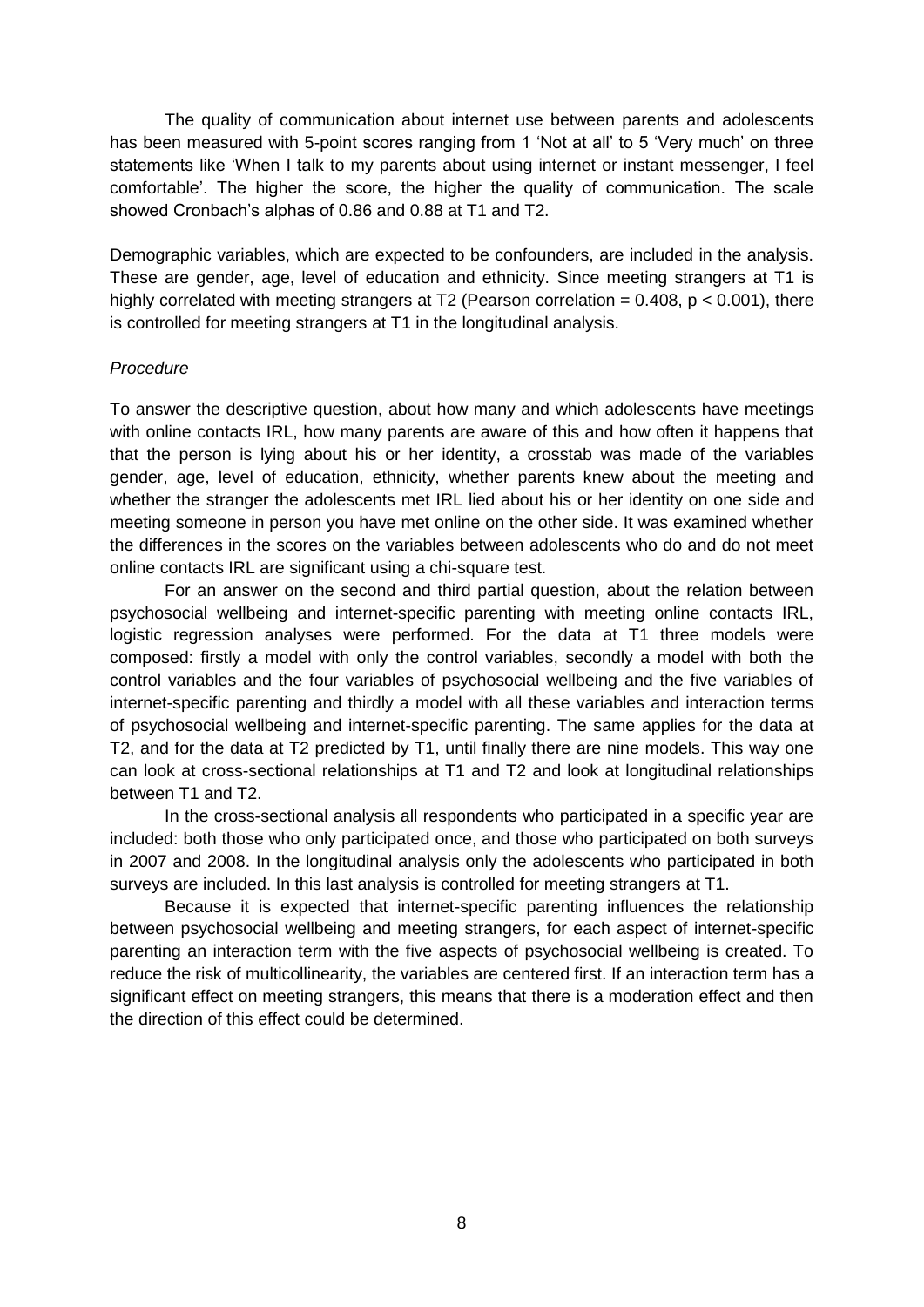|                                | Meeting<br>online<br>contacts IRL | Loneliness | Depression | Self-esteem | Social<br>anxiety        | Rules about<br>duration | Rules about<br>content | Monitoring               | Frequenty of<br>communication | Quality of<br>communication |
|--------------------------------|-----------------------------------|------------|------------|-------------|--------------------------|-------------------------|------------------------|--------------------------|-------------------------------|-----------------------------|
| Meeting online<br>contacts IRL | $\overline{\phantom{a}}$          | $0.04***$  | $0.14***$  | $-0.09**$   | $-0.01$                  | $-0.02$                 | $-0.17***$             | $-0.18***$               | $0.06**$                      | $-0.12**$                   |
| Loneliness                     | 0.02                              |            | $0.37***$  | $-0.53**$   | $0.47**$                 | $0.08**$                | $0.05***$              | $-0.01$                  | $-0.07**$                     | $-0.22**$                   |
| Depression                     | $0.08***$                         | $0.38**$   |            | $-0.49**$   | $0.38**$                 | $0.11***$               | $-0.01$                | $-0.03$                  | $0.04*$                       | $-0.15***$                  |
| Self-esteem                    | $-0.07**$                         | $-0.53**$  | $-0.47**$  |             | $-0.44**$                | $-0.11***$              | $-0.07**$              | 0.01                     | $0.05***$                     | $0.23**$                    |
| Social anxiety                 | $-0.03*$                          | $0.46**$   | $0.41***$  | $-0.44**$   | $\overline{\phantom{a}}$ | $0.12***$               | $0.09**$               | $0.04**$                 | 0.03                          | $-0.09**$                   |
| Rules about<br>duration        | $-0.02$                           | 0.02       | $0.07**$   | $-0.06**$   | $0.11***$                |                         | $0.38**$               | $0.50**$                 | $0.15***$                     | $-0.07**$                   |
| Rules about<br>content         | $-0.18**$                         | $-0.00$    | $-0.08**$  | $-0.02$     | $0.04**$                 | $0.35***$               |                        | $0.40**$                 | $0.12***$                     | $0.04**$                    |
| Monitoring                     | $-0.15***$                        | $-0.04**$  | 0.01       | $0.04**$    | $0.06**$                 | $0.51***$               | $0.38***$              | $\overline{\phantom{a}}$ | $0.10**$                      | $0.04**$                    |
| Frequency of<br>communication  | $0.04***$                         | $-0.11***$ | 0.01       | $0.05***$   | 0.01                     | $0.20**$                | $0.13***$              | $0.12***$                | $\overline{\phantom{a}}$      | $0.27**$                    |
| Quality of<br>communication    | $-0.06**$                         | $-0.24**$  | $-0.10**$  | $0.23**$    | $-0.11***$               | $-0.02$                 | $0.05***$              | $0.07**$                 | $0.30**$                      | $\overline{\phantom{a}}$    |

*Left: correlations at T1. right: correlations at T2.*

*\* p < 0.05. \*\* p < 0.01.*

*Correlations between ordinal variables are measured with Pearson correlation test and correlations between ordinal and nominal variables with Spearman correlation test.*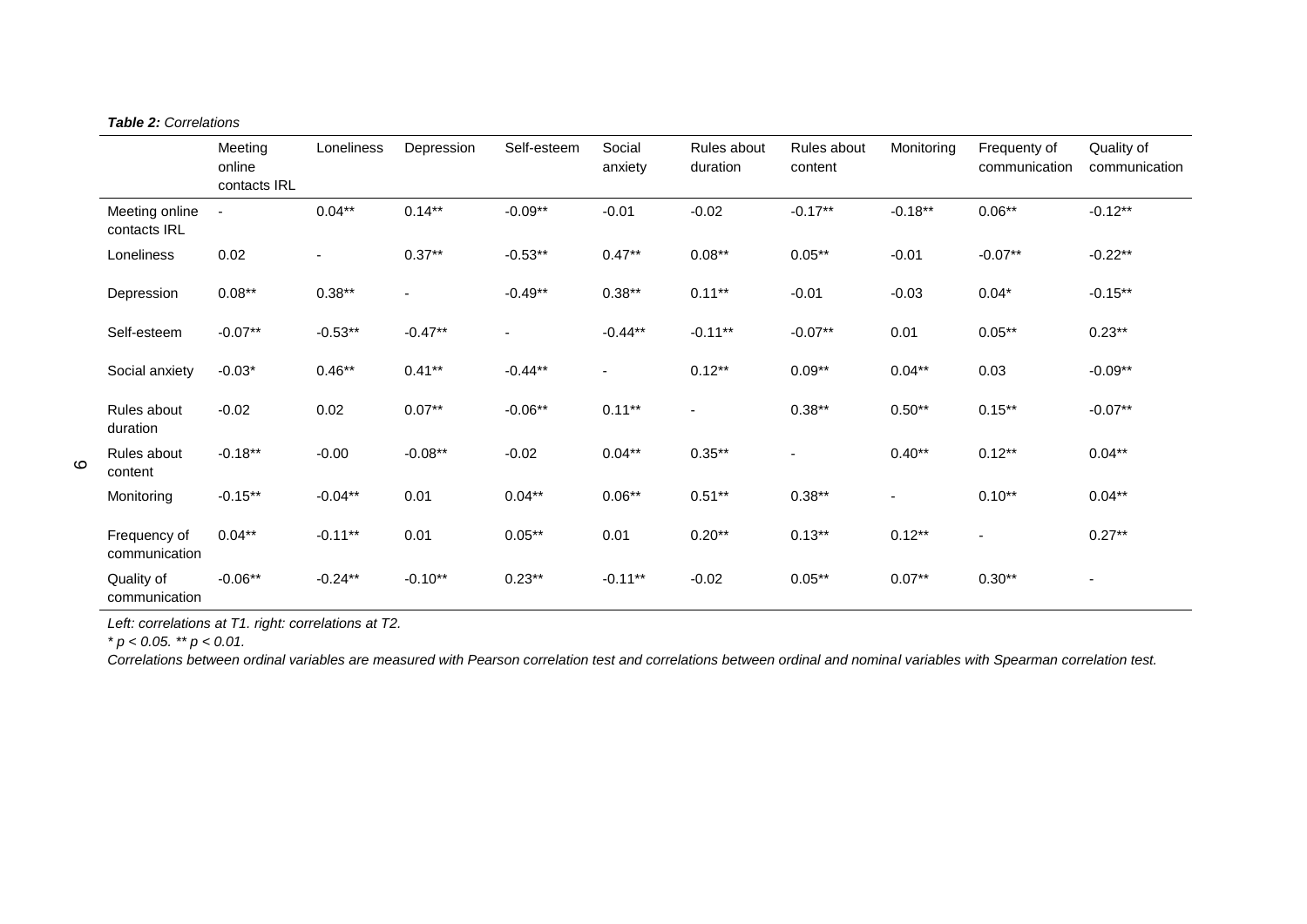# **Results**

Table 2 shows the correlations of the variables at T1 and T2. This shows that the aspects of psychosocial wellbeing correlate with each other more than to other variables, but that there is only weak or mean correlation. Adolescents who have lonely feelings have somewhat more depressed feelings, less self-esteem and more social anxiety. Apparently some adolescents have more forms of psychosocial problems at the same time. Additionally, the rules about the duration and content of internet use and monitoring of excessive internet use are more related to each other than to other variables, but this also contains only weak or mean correlations.

# *Profile*

From the results shown in Table 3 it can be concluded that at T2 (2008) somewhat more adolescents than at T1 (2007) have actually met online contacts IRL. About half of these adolescents said they have met online contacts IRL only once and others said they have had

|                                                                     | T1              |                 | T <sub>2</sub>  |                 |
|---------------------------------------------------------------------|-----------------|-----------------|-----------------|-----------------|
|                                                                     | $(N=5,237)$     |                 | $(N=5,403)$     |                 |
| Have you ever met someone in person                                 | Yes             | No              | Yes             | No              |
| who you have met online?                                            |                 |                 |                 |                 |
| Average age                                                         | $14.2$ (SD=1.6) | $13.6$ (SD=1.6) | $14.5$ (SD=1.4) | $14.0$ (SD=1.1) |
| Gender (%)                                                          |                 |                 |                 |                 |
| <b>Boys</b>                                                         | 18.9            | 81.1            | 18.2            | 81.8            |
| Girls                                                               | 11.5            | 88.5            | 14.2            | 85.8            |
| Level of education (%)                                              |                 |                 |                 |                 |
| Primary school                                                      | 11.9            | 88.1            |                 |                 |
| Freshmen                                                            | 10.5            | 89.5            | 13.5            | 86.5            |
| Vmbo                                                                | 23.8            | 76.2            | 19.3            | 80.7            |
| Havo                                                                | 15.0            | 85.0            | 25.7            | 74.3            |
| Vwo                                                                 | 11.0            | 89.0            | 13.8            | 86.2            |
| Ethnicity (%)                                                       |                 |                 |                 |                 |
| <b>Natives</b>                                                      | 13.8            | 86.2            | 14.2            | 85.8            |
| Immigrants <sup>2</sup>                                             | 20.5            | 79.5            | 23.2            | 76.8            |
| Have you ever met someone in person<br>who you have met online? (%) | 15.3            | 84.7            | 16.2            | 83.8            |
| Did your parents know? (%)                                          |                 |                 |                 |                 |
| Yes                                                                 | 27.6            |                 | 67.8            |                 |
| No                                                                  | 72.4            |                 | 32.2            |                 |
| Did the person lie about identity? (%)                              |                 |                 |                 |                 |
| Yes                                                                 | 4.3             |                 | 3.8             |                 |
| No                                                                  | 95.7            |                 | 96.2            |                 |

*Table 3: Differences between adolescents who do and do not meet strangers* 

2 *Immigrant: Person of whom at least one parent is born in abroad. Source: CBS, 2009.*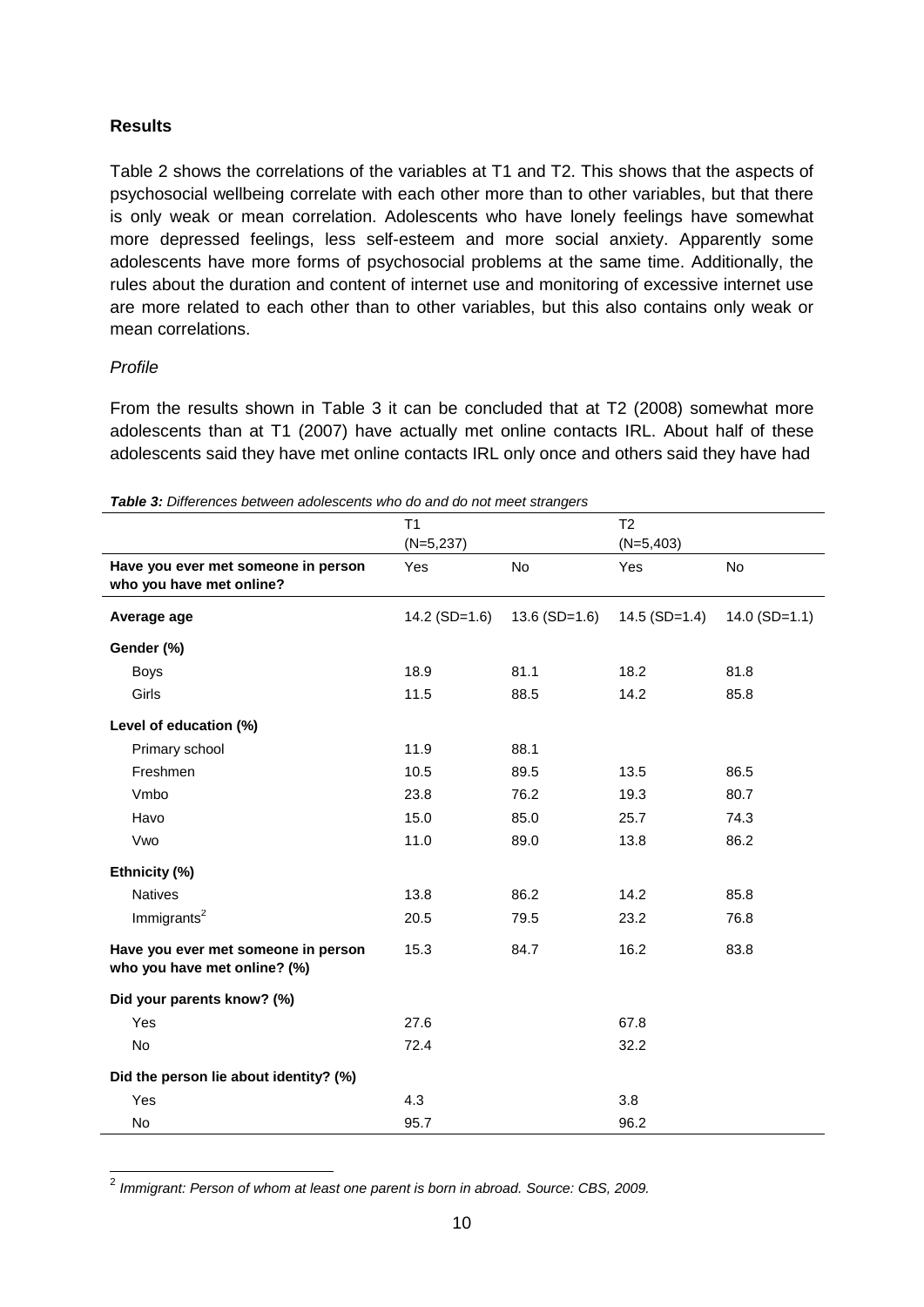such a meeting more than once or with more than one person. Table 3 also shows an overview of the distribution of the background variables on the adolescents that have met online contacts IRL. The average age of the respondents who had such a meeting is significantly higher (anova at T1 and T2:  $p < 0.001$ ) than the age of other respondents. The differences between gender, level of education and ethnicity for adolescents who do or do not meet online contacts IRL all show significant results (chi-square tests:  $p < 0.001$ ) but very weak (Cramer's  $V < 0.15$ ). The average age of the respondents who have met online contacts IRL is at T1 and T2 respectively 0.6 and 0.5 years higher than the average age of respondents who never had such a meeting. Boys more often had meetings with online contacts IRL than girls. At T1, meeting online contacts IRL is most common among vmbostudents and at T2 among havo-students. Immigrant adolescents meet online contacts more often than native adolescents. The respondents who met online contacts IRL were asked whether their parents or caretakers knew of this meeting. Here was a difference between T1 and T2: at T2 the adolescents informed their parents much more often of the meeting than a year before. Finally, in about 4% of the cases, the stranger with whom the meeting was arranged lied about his or her identity.

#### *Cross-sectional analysis*

Firstly, the cross-sectional analyses of the background variables were performed: this shows to what extent there is an effect of gender, age, level of education and ethnicity on meeting online contacts IRL (not shown in a table). The models for T1 and T2 show that boys have meetings with strangers more often than girls (T1:  $OR = 0.56$ ,  $p < 0.001$ , 95% CI = 0.44 -0.71). A positive relationship appears between the age of adolescents and meeting strangers: older adolescents have such meetings more often  $(T1: OR = 1.39, p < 0.001, 95\%$  $CI = 1.27 - 1.53$ ). Additionally, a higher level of education reduces the chance on meeting strangers (T1: OR = 0.89,  $p < 0.05$ , 95% CI = 0.81 - 0.97). It also appears that immigrants have a larger chance to have a meeting with strangers than natives (T1:  $OR = 1.79$ ,  $p <$ 0.001,  $95\%$  CI = 1.38 - 2.33). As can be expected from models with only background variables, the proportion of explained variances of these models are very small: the models with only these four variables explain only a minor part of the chance to meet a stranger, namely only 7% at T1 and 5% at T2.

The models 1 and 2 in Table 4 show that loneliness, self-esteem and social anxiety have negative relations with meeting strangers and that depression shows a positive relation. However, it appears that loneliness is the only of four aspects of psychosocial wellbeing that does not show a significant relationship with meeting a stranger in both models.

The models 1 and 2 in Table 4 also show, beside the results of psychosocial wellbeing, the relationships between the five aspects of internet-specific parenting and meeting strangers. All these relationships are significant. There are three aspects of internetspecific parenting that seem to make meeting strangers less likely, namely stricter rules about the content of the internet use, monitoring of excessive internet use and quality of communication between parents and children about internet use. In contrast, there are two aspects of internet-specific parenting that contribute to an increased chance to have a meeting with a stranger, namely stricter rules about the duration of internet use and a higher frequency of communication about internet use.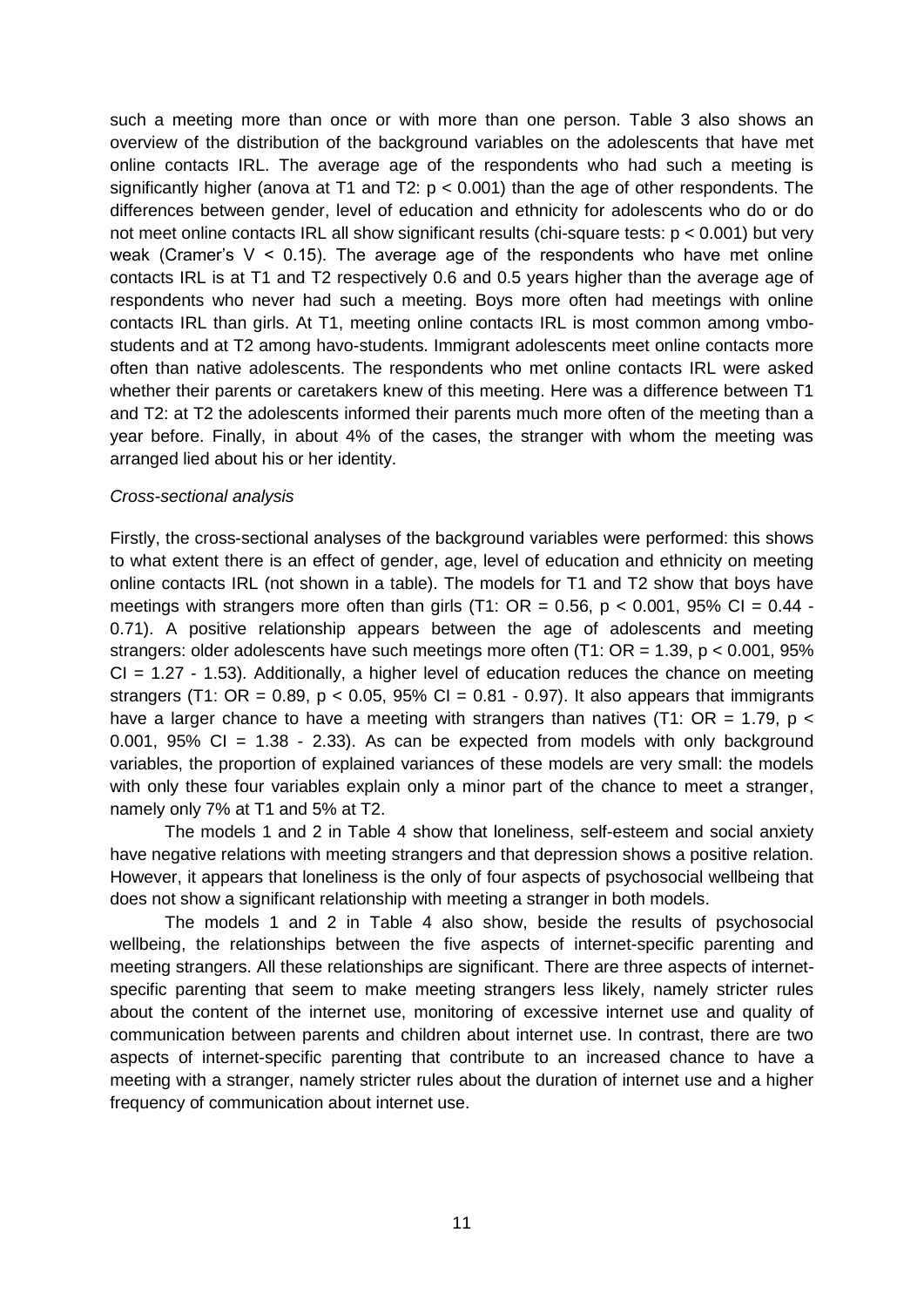|                               | Model 1 (T1) |               | Model 2 (T2) |               |           | Model 3 (T1 $\rightarrow$ T2) |
|-------------------------------|--------------|---------------|--------------|---------------|-----------|-------------------------------|
|                               | <b>OR</b>    | 95% CI        | <b>OR</b>    | 95% CI        | <b>OR</b> | 95% CI                        |
| <b>Background variables</b>   |              |               |              |               |           |                               |
| Gender                        | $0.53***$    | $0.43 - 0.64$ | $0.65***$    | $0.54 - 0.78$ | 0.78      | $0.58 - 1.06$                 |
| Age                           | $1.30***$    | 1.20-1.40     | $1.25***$    | 1.16-1.35     | 1.06      | $0.91 - 1.23$                 |
| Education                     | $0.90***$    | $0.84 - 0.96$ | 0.96         | $0.90 - 1.02$ | 1.05      | $0.96 - 1.14$                 |
| Ethnicity                     | $1.59***$    | 1.31-1.93     | $1.48***$    | 1.22-1.80     | $1.46*$   | 1.07-2.00                     |
| Meeting IRL at T1             |              |               |              |               | 7.95***   | 5.68-11.12                    |
| <b>Psychosocial wellbeing</b> |              |               |              |               |           |                               |
| Loneliness                    | $0.81*$      | $0.65 - 1.00$ | 0.97         | $0.79 - 1.18$ | $0.62**$  | $0.43 - 0.88$                 |
| Depression                    | $1.39***$    | 1.20-1.60     | $1.60***$    | 1.39-1.83     | 1.08      | $0.85 - 1.37$                 |
| Self-esteem                   | $0.62***$    | $0.51 - 0.76$ | $0.68***$    | $0.56 - 0.83$ | $0.72*$   | $0.51 - 1.00$                 |
| Social anxiety                | $0.76***$    | $0.65 - 0.90$ | $0.73***$    | 0.63-0.84     | 0.94      | $0.72 - 1.23$                 |
| Internet-specific parenting   |              |               |              |               |           |                               |
| Rules about duration          | $1.43***$    | 1.26-1.62     | $1.36***$    | 1.20-1.54     | 1.16      | $0.94 - 1.42$                 |
| Rules about content           | $0.66***$    | $0.60 - 0.73$ | $0.71***$    | $0.64 - 0.78$ | $0.79**$  | $0.67 - 0.93$                 |
| Monitoring                    | $0.67***$    | $0.60 - 0.75$ | $0.60***$    | $0.54 - 0.78$ | $0.74***$ | $0.62 - 0.89$                 |
| Frequency of communication    | $1.37***$    | 1.24-1.53     | $1.47***$    | 1.33-1.63     | 1.08      | $0.91 - 1.29$                 |
| Quality of communication      | $0.85***$    | 0.78-0.94     | $0.76***$    | $0.69 - 0.83$ | $0.79**$  | $0.67 - 0.93$                 |
| Constant                      | $0.16*$      |               | $0.18*$      |               | 2.64      |                               |
| $R^2$                         | 0.17         |               | 0.19         |               | 0.26      |                               |

*Table 4: The relationship between psychosocial wellbeing and internet-specific parenting on meeting online contacts IRL*

*OR = odds ratios. 95% CI = 95% confidence interval. \* p < 0.05, \*\* p < 0.01, \*\*\* p < 0.001.*

#### *Longitudinal analysis*

Meeting strangers at T1 was added as a control variable in the longitudinal analysis for the relationship between psychosocial wellbeing and internet-specific parenting at T1 and meeting strangers at T2. This variable and ethnicity are the only variables that show a significant relation with meeting online contacts IRL, when only background variables are included (not shown in a table). It appears that immigrants more often meet strangers at T2  $(OR = 1.51, p < 0.01, 95\% \text{ Cl} = 1.12 - 2.04)$ . The influence of meeting strangers at T1 is very large: adolescents who have met online contacts at T1 almost have a ten times higher chance of such a meeting at T2 (OR =  $9.66$ ,  $p < 0.001$ ,  $95\%$  CI =  $7.07 - 13.19$ ).

Model 3 in Table 4 shows that loneliness and self-esteem at T1 both have a negative relationship with meeting strangers at T2. This is an indication of the existence of a causal relationship between loneliness and self-esteem on one side and meeting strangers on the other. Thus, adolescents who feel lonely and adolescents who experience a high self-esteem have a lower odds of meeting online contacts IRL. In addition, there are three aspects of internet-specific parenting that, as shown in model 3 in Table 3, show a relationship to meeting strangers: stricter rules about the content of the internet use, monitoring of excessive internet use and a high quality of communication between parents and children about internet use at T1 predict a lower chance that adolescents will meet strangers at T2. These results form an indication for causality, namely that stricter rules about content, more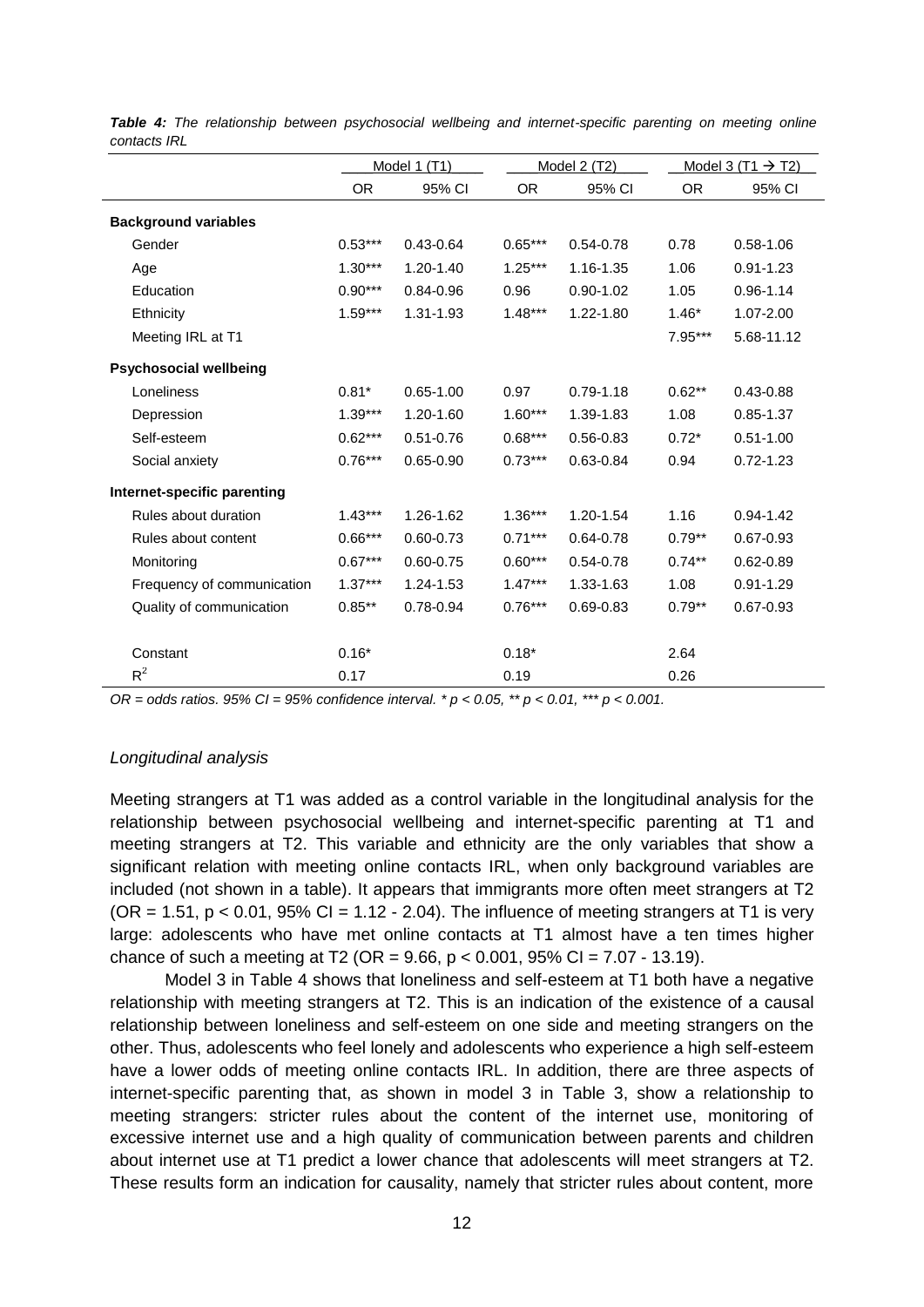monitoring and a higher quality of communication could protect children from meeting online contacts IRL. In these results, there is no indication for a causal relation between stricter rules about the duration of internet use and a higher frequency of communication about this with meeting someone you have met online.

None of the twenty interaction terms produce a significant relationship to meeting strangers. Therefore these results are not included in Table 3.

# **Discussion**

The main purpose of the present study was to get a better insight into the relation of adolescents' psychosocial wellbeing and internet-specific parenting with meeting online contacts IRL. Several studies have shown that the social compensation hypothesis, which states that adolescents with few social resources use online communication more often in order to compensate for a lack of social contacts IRL (McKenna & Bargh, 1998; Subrahmanyam & Lin, 2007), is true for adolescents with lonely feelings (Gross, Juvonen & Gable, 2002), depressed feelings (Knippels, 2009) and with feelings of low self-esteem. In accordance with the results from previous research, the present longitudinal findings indicate that adolescents low in self-esteem have a larger chance to meet online contacts IRL (hypothesis 1). Moreover, in line with hypothesis 1 and the social compensation hypothesis, cross-sectionally, a positive relation between depression and meeting online contacts IRL was found. Thus, depressed feelings are related to a larger chance to meet online contacts IRL, but this is no causal relationship.

On the other hand, the longitudinal result regarding loneliness points exactly in the opposite direction and does not support the social compensation hypothesis: i.e. more feelings of loneliness predict a smaller chance to meet online contacts IRL a year later. This unexpected result seems to suggest that lonely adolescents may get into a downward spiral, whereby feelings of loneliness lead to a decrease in social engagement, which leads to even more feelings of loneliness (Rubenstein & Shaver, 1982). Similar results are found by Kraut et al. (1998) and Van den Eijnden et al. (2008). Therefore, contrary to the social compensation hypothesis, the internet and online contacts do not seem to be a solution for lonely adolescents. As predicted in hypothesis 2, social anxiety, like loneliness, is negatively related to meeting online contacts IRL. This finding, however, is only supported by crosssectional analysis. A possible explanation for this finding is that socially anxious adolescents avoid social situations in daily life, which makes it plausible that they will avoid meeting their online contacts face to face.

As far as we know, no previous studies addressed the relationship between internetspecific parenting behavior and meeting online contacts IRL. Yet, the present findings indicate that hypothesis 3, that more restrictive internet-specific parenting causes a smaller chance to meet online contacts IRL, is only partially true: only stricter rules about the content of internet use and more monitoring predict a smaller chance to meet online contacts IRL a year later. In contrast, cross-sectional analysis show that when adolescents experience stricter rules about the duration of their internet use, they may have a larger chance to meet online contacts IRL. Additionally, in agreement with hypothesis 4, the present findings from longitudinal analysis suggest that there is a negative causal relationship between the quality of communication about internet use and meeting online contacts IRL a year later. In contrast, cross-sectional analysis show that a higher frequency of communication about internet use is related to a larger chance to meet online contacts IRL. From these results, the conclusion could be drawn that parents should not talk too frequently but more serious about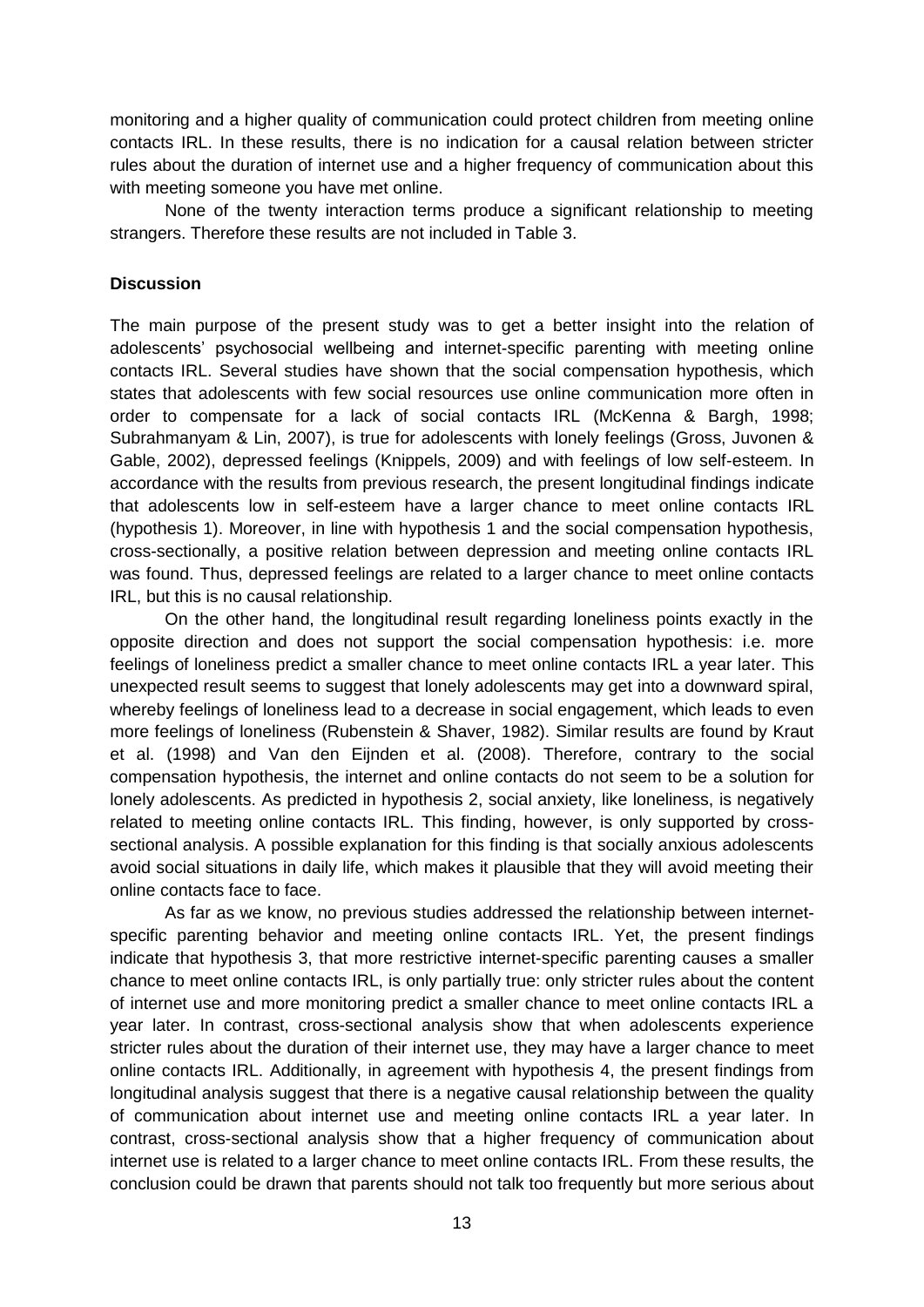internet use with their children. This unexpected result and the aforementioned result of stricter rules about the duration of internet use predicting a larger chance to meet online contacts IRL, could possibly result from a reverse causation: when parents know that their children meet strangers, they try to prevent their children to have such meetings again by both restricting the time they may spend online and talk to them about their online behavior. Similar results were found in recent longitudinal research on alcohol-specific parenting, indicating that the more often parents talk to their children about alcohol use, the larger the chance that they will drink (Van der Vorst et al., 2010). Yet, to find out how this really works for internet-specific parenting, more research is necessary.

No significant moderation effects are found of internet-specific parenting on the relation between psychosocial wellbeing and meeting online contacts IRL. This is a striking result because it was expected that any need to meet online contacts IRL would be reduced or suppressed by a stricter internet-specific parenting. In contrast to hypothesis 5, according to the present data, the influence of psychosocial wellbeing is not strengthened by internetspecific parenting.

Overall, the results show that the profile of the adolescent who meets online contacts IRL is an adolescent low in self-esteem and possibly with depressed feelings, who does not feel lonely or socially anxious. The current study is practical relevant to parents who do not want their children to meet online contacts IRL, because it shows how internet-specific parenting could help to prevent adolescents from meeting online contacts IRL. The results indicate that, in that case, it would be wise to impose strict rules about the content of their child"s internet use, to monitor their internet use and to have thoroughgoing communication about it.

# *Limitations*

An issue to think about reading the current results is how the participants interpret the question "Have you ever met someone in person who you have met through the internet?" There is no explanation given on what is actually meant by "meeting someone in person" in the questionnaire. The participant could think this question is about romantic dates, about friendships, about meeting someone while getting stuff you have bought through E-Bay or a combination of the above. This could cause a discrepancy in the reported meetings and the amount of meetings actually happened.

A limitation of this study is that the data contain self-reports of adolescents. The measures of the psychosocial wellbeing, the internet-specific parenting as well as meeting online contacts IRL come from the same source: the adolescent. This means there are the problems of common method variance, consistency motif and social desirability (Podsakoff & Organ, 1986): any defect in the answers of one adolescent points presumably in the same direction, there could be a consistent line in a series of answers of one respondent and the adolescents could give answers that they think are socially desirable.

The models in this study have small proportion explained variances. In the model for longitudinal analysis the proportion explained variance is 0.26 and in the models for crosssectional analysis this parameter is 0.17 at T1 and 0.19 at T2. This means that adolescents' psychological wellbeing and internet-specific parenting explain at least a part of meeting online contacts IRL, but this is only a limited part. In further research, other variables that possibly affect meeting online contacts IRL, for example peer influence, could be examined.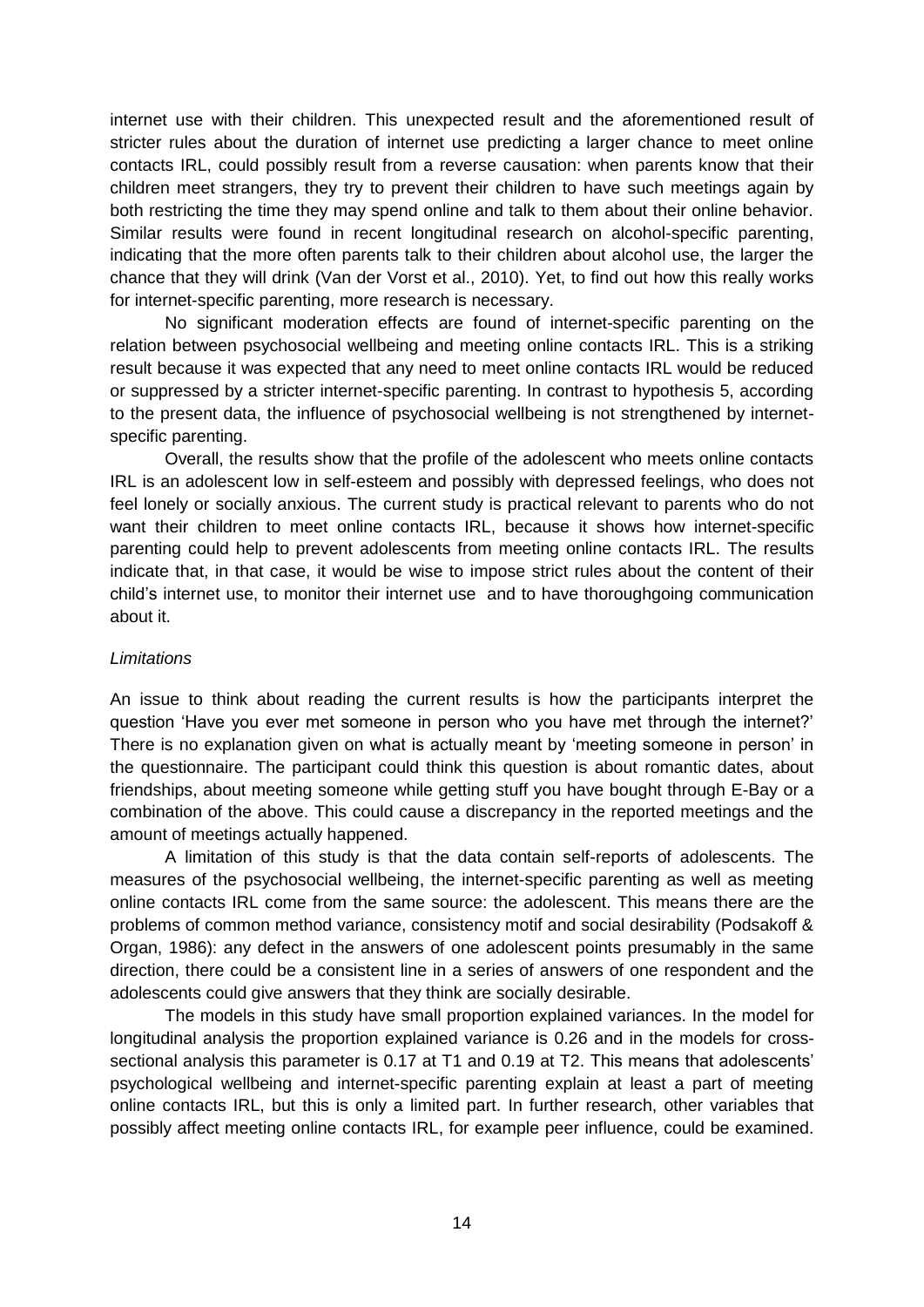Finally, in the current study, the influence of adolescents' psychosocial wellbeing and their parents internet-specific parenting behavior on meeting online contacts IRL is considered only in one direction. However, it is not unlikely that a relation exists in opposite direction too: possibly there is a causal relation between meeting online contacts IRL and psychosocial wellbeing and the strictness of internet-specific parenting. To get a better insight into the impact that meeting online contacts IRL has on adolescents, future longitudinal research is needed using cross-lagged panel analysis.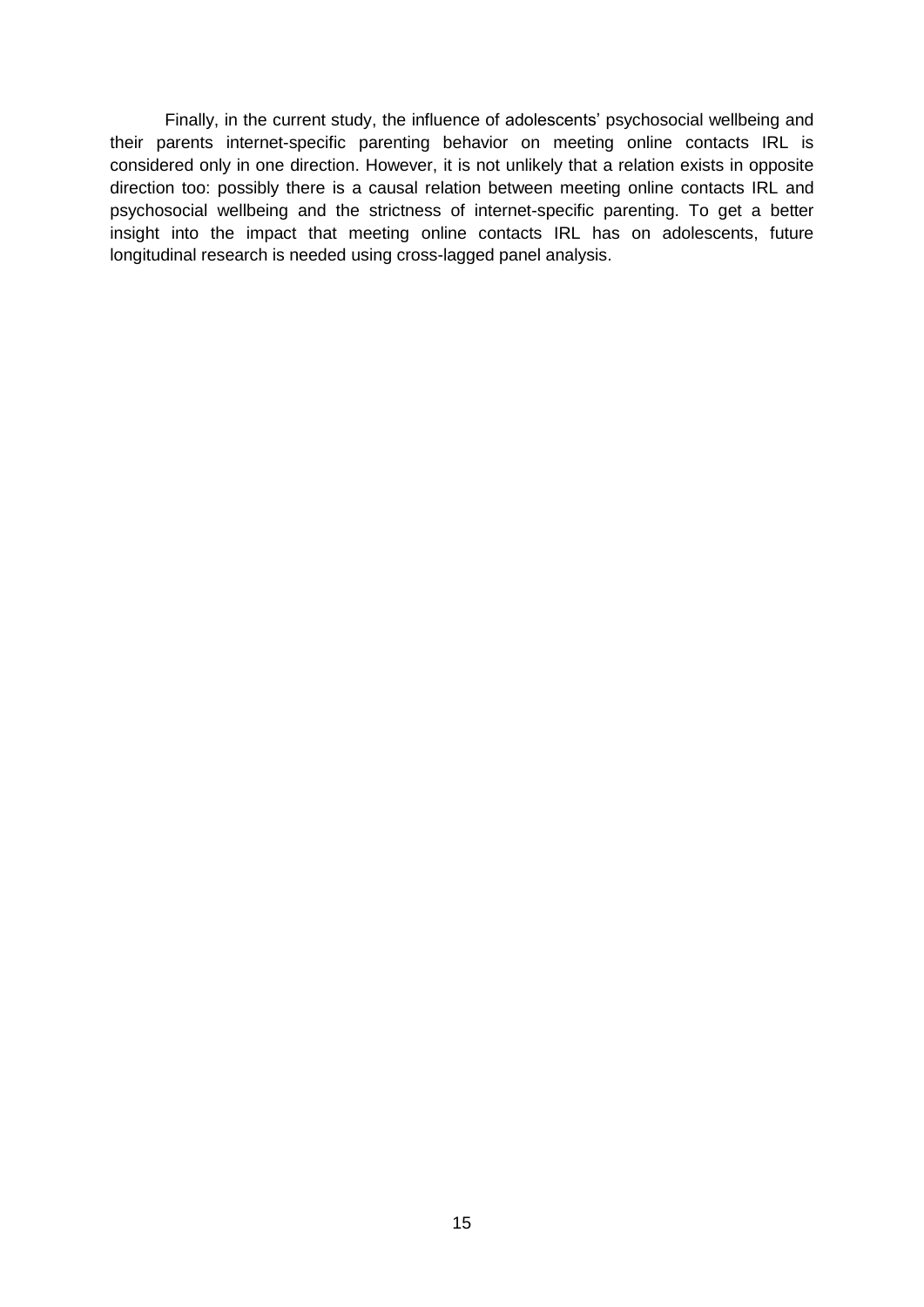## **References**

- ANP $3$  (2007). 'Man uren mishandeld na internetdate' [Man beaten for hours after internet date], *De Volkskrant,* 29 November 2007, pp. 3.
- CBS<sup>4</sup> (2009). 'Begrippen' [Concepts], www.cbs.nl, 20 May 2009.
- Franco, N.; Levitt, M.J. (1998). "The social ecology of middle childhood: Family support, friendship quality and self-esteem", *Family Relations, 47*, 4, pp. 315-321.
- Gross, E.F.; Juvonen, J.; Gable, S.L. (2002). "Internet use and well-being in adolescence", *Journal of Social Issues, 58,* 1, pp. 75-90.
- Kandel, D.B.; Davies, M. (1986). "Adult sequelae of adolescent depressive symptoms", *Archives of General Psychiatry, 43,* 3, pp. 255-262.
- Kashdan, T.B.; Herbert, J.D. (2001). "Social anxiety disorder in childhood en adolescence: current status en future directions", *Clinical Child and Family Psychology Review, 4,* 1, pp. 37-61.
- Knippels, V.I. (2009). *'Msn-en en depressie bij adolescenten: Een longitudinale studie' [Instant messaging and depression in adolescents: A longitudinal study]*, Unpublished article. Faculty of Social and Behavioral Sciences, University of Utrecht, the Netherlands.
- Kraut, R; Patterson, M.; Lundmark, V.; Kiesler, S.; Mukophadhyay, T.; Scherlis, W. (1998). "Internet paradox: A social technology that reduces social involvement and psychological well-being?" *American Psychologist, 53,* pp. 1017-1031.
- La Greca, A.M.; Stone, W.L. (1993). "Social anxiety scale for children Revised: Factor structure and concurrent validity", *Journal of Clinical Child Psychology, 22,* 1, pp. 17- 27.
- Lee, S.J.; Chae, Y.G. (2007). "Children"s internet use in a family context: Influence of family relationships and parental mediation", *Cyber Psychology & Behavior, 10,* 5, pp. 640- 644.
- Mazalin, D.; Moore, S. (2004). "Internet use, identity development and social anxiety among young adults", *Behaviour change, 21,* 2, pp. 90-102.
- Novum (2007). "Moord op internetdate in januari voor rechter" [Murder on internetdate for court in January], www.nu.nl, 17 oktober 2007.
- McKenna, K.Y.A.; Bargh, J.A. (1998). "Coming out in the age of the internet: Identity demarginalization through virtual group participation", *Journal of Personality and Social Psychology, 75,* pp. 681-694.
- Nie, N.H.; Hillygus, D.S. (2002). "Where does internet time come from? A reconnaissance", *IT & Society, 1,* p. 1-20.
- Podsakoff, P.M.; Organ, D.W. (1986). "Self-reports in organizational research: problems and prospects", *Journal of Management, 12*, 4, pp. 531-544.
- Rosen, L.D.; Cheever, N.A.; Carrier, L.M. (2008). "The association of parenting style and child age with parental limit setting and adolescent MySpace behavior", *Journal of Applied Developmental Psychology, 29,* pp. 459-471.
- Rosenberg, M. (1989). *'Society and the Adolescent Self-Image'*. Middletown, CT: Wesleyan University Press.

 3 Algemeen Nederlands Persbureau [Universal Dutch news agency]

<sup>4</sup> Centraal Bureau voor de Statistiek [Dutch Central Bureau of Statistics]